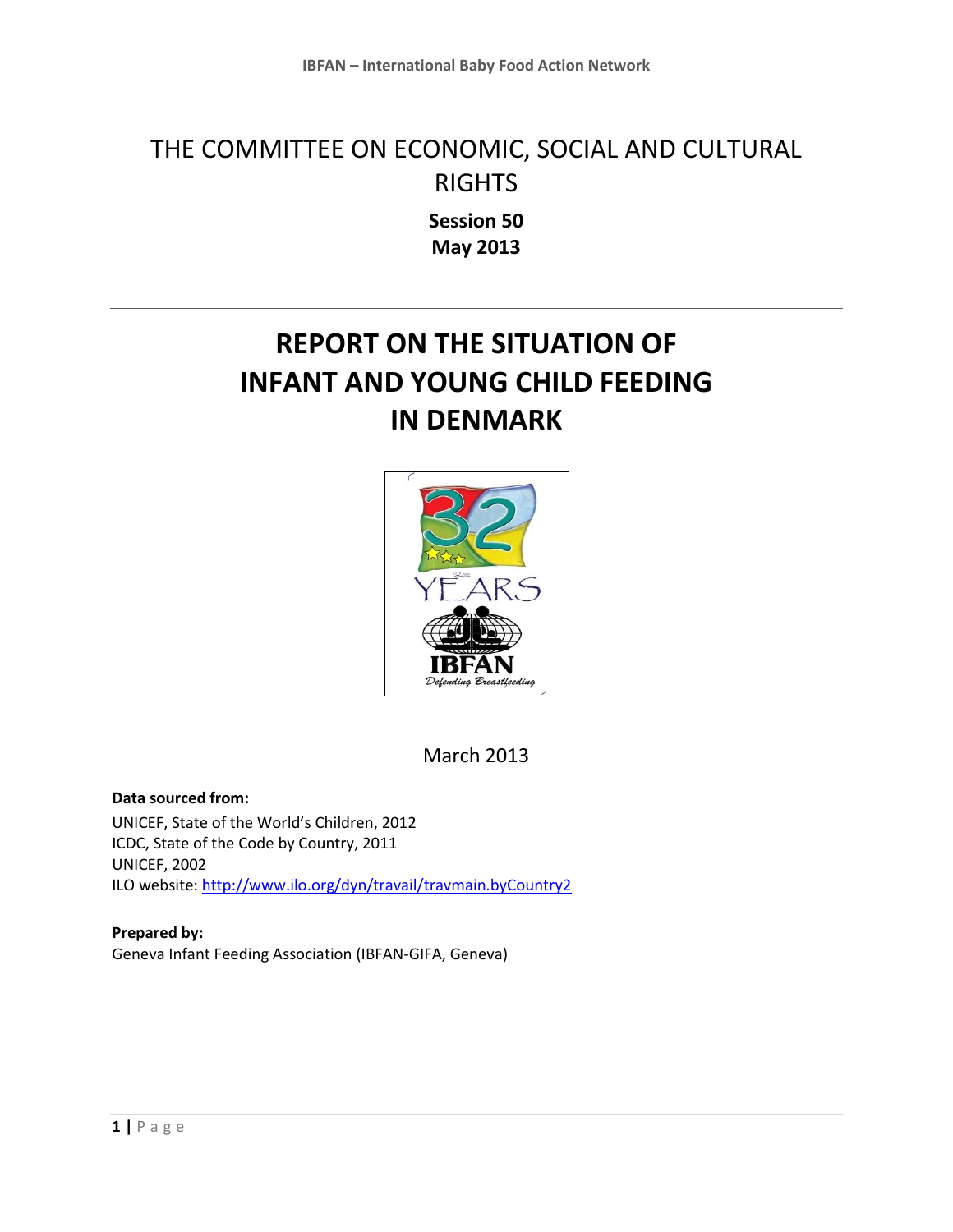#### **Breastfeeding: key to child and maternal health**

The 1'000 days between a woman's pregnancy and her child's 2<sup>nd</sup> birthday offer a unique window of opportunity to shape the health and wellbeing of the child. The scientific evidence is unambiguous: *exclusive breastfeeding for 6 months followed by timely, adequate, safe and appropriate complementary feeding practices, with continued breastfeeding for up to 2 years or beyond*, provides the key building block for child survival, growth and healthy development<sup>1</sup>. This constitutes the infant and young child feeding practice recommended by the World Health Organisation (WHO)<sup>2</sup>.

**Breastfeeding** is key during this critical period and it is the single most effective intervention for saving lives. It has been estimated that optimal breastfeeding of children under two years of age has the potential to prevent 1.4 million deaths in children under five in the developing world annually<sup>3</sup>. In addition, it is estimated that 830.000 deaths could be avoided by initiating breastfeeding within one hour from birth<sup>4</sup>. Mother's breastmilk protects the baby against illness by either providing direct protection against specific diseases or by stimulating and strengthening the development of the baby's immature immune system. This protection results in better health, even years after breastfeeding has ended.

Breastfeeding is *an essential part of women's reproductive cycle*: it is the third link after pregnancy and childbirth. It protects mothers' health, both in the short and long term, by, among others, aiding the mother's recovery after birth, offering the mother protection from iron deficiency anaemia and is a natural method of child spacing (the Lactational Amenorrhea Method -LAM) for millions of women that do not have access to modern form of contraception.

#### **Infant and young child feeding and human rights**

Several international instruments make a strong case for protecting, promoting and supporting breastfeeding, and stipulate the right of every human being, man, woman and child, to optimal health, to the elimination of hunger and malnutrition, and to proper nutrition. These include the International Covenant on Economic, Social and Cultural Rights (CESCR), especially article 12 on the right to health, including sexual and reproductive health, art. 11 on the right to food and art. 6, 7 and 10 on the right to work, the Convention on the Rights of the Child (CRC), especially article 24 on the child's right to health, the Convention on the Elimination of All Forms of Discrimination against Women (CEDAW), in particular article 1 and 5 on gender discrimination on the basis of the reproduction status (pregnancy and lactation), article 12 on women's right to health and article 16 on marriage and family life. Adequately interpreted, these treaties support the claim that **'breastfeeding is the right of every mother, and it is essential to fulfil every child's right to adequate food and the highest attainable standard of health.'**

As duty-bearers, *States* have the obligation to create a protective and enabling environment for women to breastfeed, through protecting, promoting and supporting breastfeeding.

 $\overline{\phantom{a}}$ 

<sup>&</sup>lt;sup>1</sup> IBFAN, What Scientific Research Says?, <u>http://www.ibfan.org/issue-scientific-breastfeeding.html</u>

 $2$  WHO 2002, Global Strategy on Infant and Young Child Feeding,

http://www.who.int/nutrition/publications/infantfeeding/9241562218/en/index.html

<sup>&</sup>lt;sup>3</sup> UNICEF[, http://www.childinfo.org/breastfeeding.html](http://www.childinfo.org/breastfeeding.html)

<sup>4</sup> Save the Children 2012, *Superfoods for babies: how overcoming barriers to breastfeeding will save children's lives*.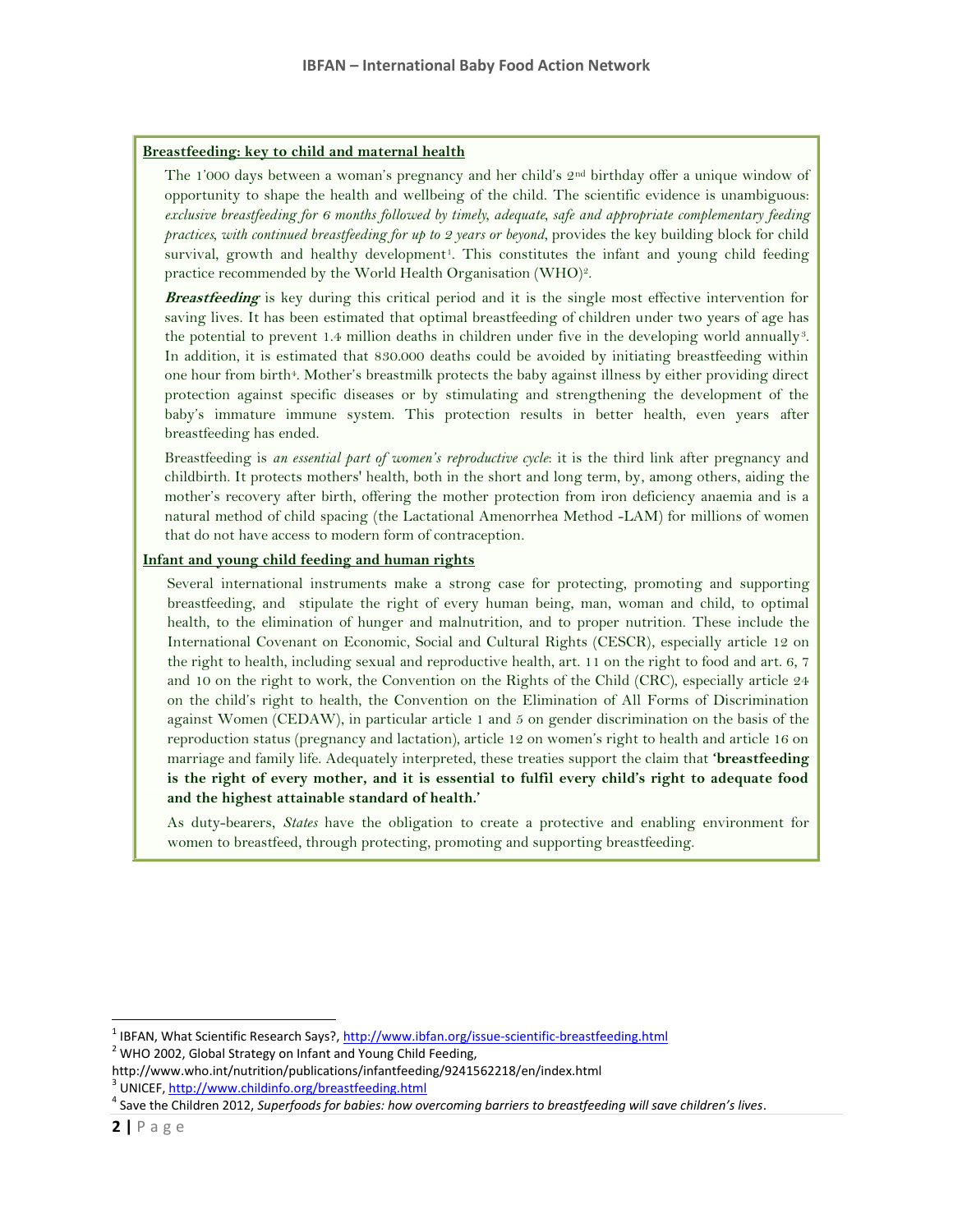## **1) General situation concerning breastfeeding in Denmark**

| WHO recommends early initiation of breastfeeding (within an hour from birth), exclusive breastfeeding for                     |  |  |
|-------------------------------------------------------------------------------------------------------------------------------|--|--|
| the first 6 months, followed by continued breastfeeding for 2 years or beyond, together with adequate                         |  |  |
| and safe complementary foods.                                                                                                 |  |  |
| Globally, more than half of the newborns are not breastfed within one hour from birth, less than 40% of                       |  |  |
| infants under 6 months are exclusively breastfed and only a minority of women continue breastfeeding                          |  |  |
| their children until the age of two.                                                                                          |  |  |
| Rates on infant and young child feeding:                                                                                      |  |  |
| Early initiation $=$ Proportion of children born in the last 24 months who were put to the breast within one hour of<br>birth |  |  |
| Exclusive breastfeeding $=$ Proportion of infants 0–5 months of age who are fed exclusively with breast milk                  |  |  |
| الله المسافر المستورة المستوردة المستوردة المسافرة المسافرة المسافرة المستورة المستورة المستورة المستورة المستورة             |  |  |

Continued breastfeeding at 2 years = Proportion of children 20–23 months of age who are fed breast milk

Complementary feeding =Proportion of infants 6–8 months of age who receive solid, semi-solid or soft foods

#### **1) General data**

| Annual number of births (in thousands)                     | 64 (2010)          |         |
|------------------------------------------------------------|--------------------|---------|
| Infant mortality rate (under 1 year) - per 1000 born alive | 7 (1990)           | 3(2010) |
| Neonatal mortality rate - per 1000 born alive              | 2(2010)            |         |
| Maternal mortality ratio                                   | 5 (2008, adjusted) |         |
| 2) Breastfeeding and infant nutrition situation            |                    |         |
| % of children with low birth weight                        | 5% (2006-2010)     |         |
| Early initiation of breastfeeding                          |                    |         |
| Exclusive breastfeeding (> 6 months)                       |                    |         |
| Breastfeeding with complementary food (6-9 months)         |                    |         |
| Still breastfeeding (20-23 months)                         |                    |         |

## **2) International Code on Marketing of Breastmilk Substitutes**

Evidence clearly shows that a great majority of mothers can breastfeed and will do so if they have the accurate and full information and support, as called for by the Convention on the Rights of the Child. However, direct industry influence through advertisements, information packs and contact with sales representatives and indirect influence through the public health system; submerge mothers with incorrect, partial and biased information. *The International Code of Marketing of Breastmilk Substitutes (the Code)* has been adopted by the World Health Assembly in 1981. It is a minimum global standard aiming to protect appropriate infant and young child feeding by requiring States to regulate the marketing activities of enterprises producing and distributing breastmilk substitutes in order to avoid misinformation and undue pressure on parents to use such products when not strictly necessary. Even if many countries have adopted at least some provisions of the Code in national legislation, the implementation and enforcement are suboptimal, and violations of the Code persist.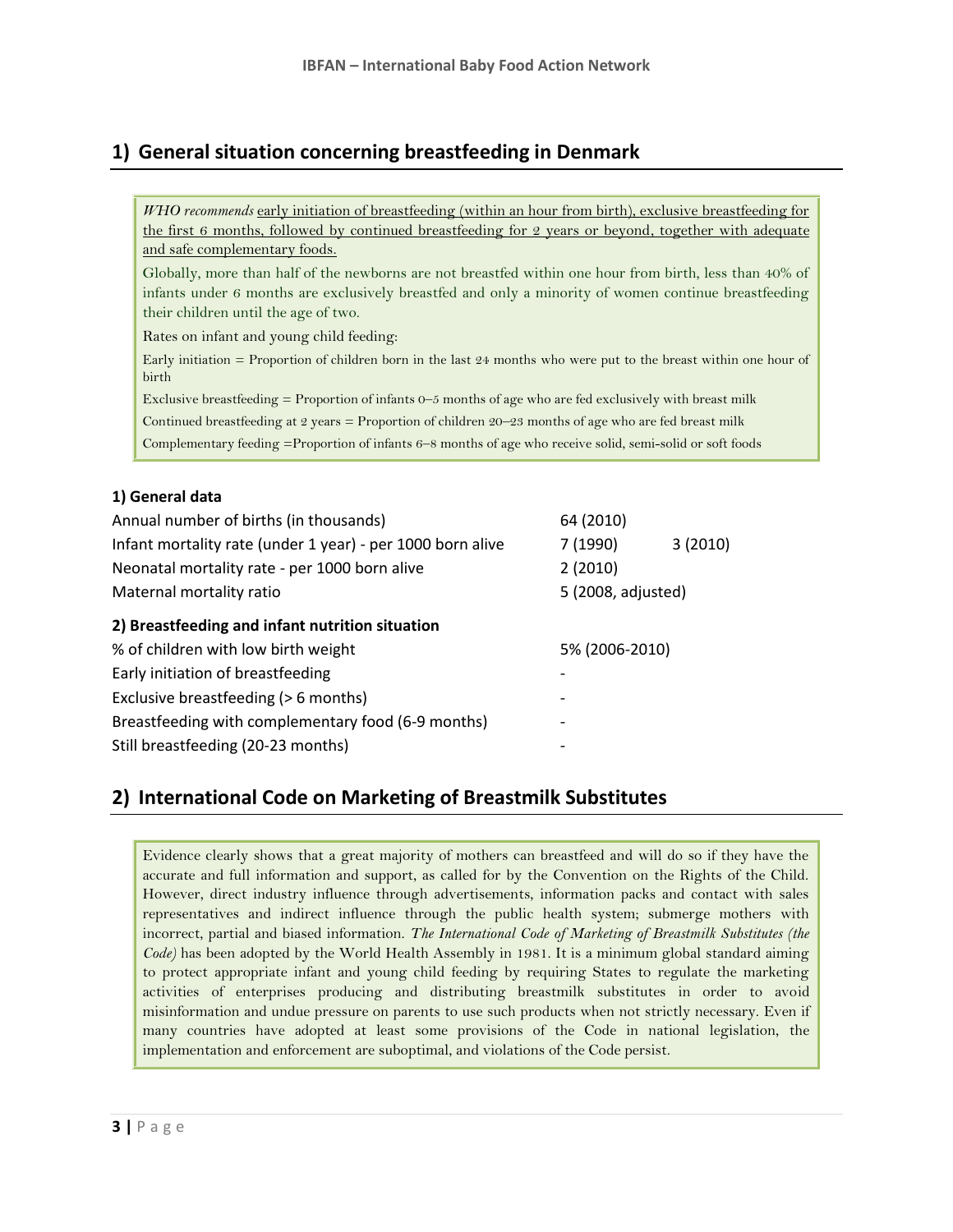Denmark has a "few provisions law" as defined by the International Code Documentation Centre (Penang) in its document *State of the Code by Country (2011).* **This signifies that the law does not meet the standards of the International Code and should therefore be strengthened.**

## **3) Baby Friendly Hospital Initiative (BFHI) and training of health workers**

Lack of support to breastfeeding by the health care system and its health care professionals further increase difficulties in adopting optimal breastfeeding practices. The Baby Friendly Hospital Initiative (BFHI), which consists in the implementation by hospitals of the 'Ten steps for successful breastfeeding', is a key initiative to ensure breastfeeding support within the health care system. However as UNICEF support to this initiative has diminished in many countries, the implementation of BFHI has significantly slowed down. Revitalization of BFHI and expanding the Initiative's application to include maternity, neonatal and child health services and community-based support for lactating women and caregivers of young children represents an appropriate action to address the challenge of adequate support.

In 2002, only 8 hospitals were certified BFH. We have no indication concerning the total number of maternities in the country.

### **4) Maternity protection for working women**

The main reason given by majority of working mothers for ceasing breastfeeding is their return to work following maternity leave. It is therefore necessary to make adjustments in the workload of mothers of young children so that they may find the time and energy to breastfeed; this should not be considered the mother's responsibility, but rather a collective responsibility. States should adopt and monitor an adequate policy of maternity protection in line with ILO Convention 183  $(2000)^5$  that facilitate six months of exclusive breastfeeding for women employed in all sectors, and facilitate workplace accommodations to feed and/or to express breastmilk.

#### *Maternity leave*

#### *Scope*

 Female employees have the right to take leave before birth at any time to seek medical consulting with financial support from the employer. Under certain conditions unemployed women, persons in a "flexible" job and self-employed are also entitled to maternity protection.

#### *Qualifying conditions*

- The female employee has to inform her employer about her pregnancy 3 months prior to the expected date of her confinement.
- She has also to inform the Municipality where she resides.
- For salaried employees she has to have worked for a period of at least 120 hours in the 13 weeks preceding the paid leave.

 $\overline{a}$ <sup>5</sup> ILO, C183 - Maternity Protection Convention, 2000 (No. 183)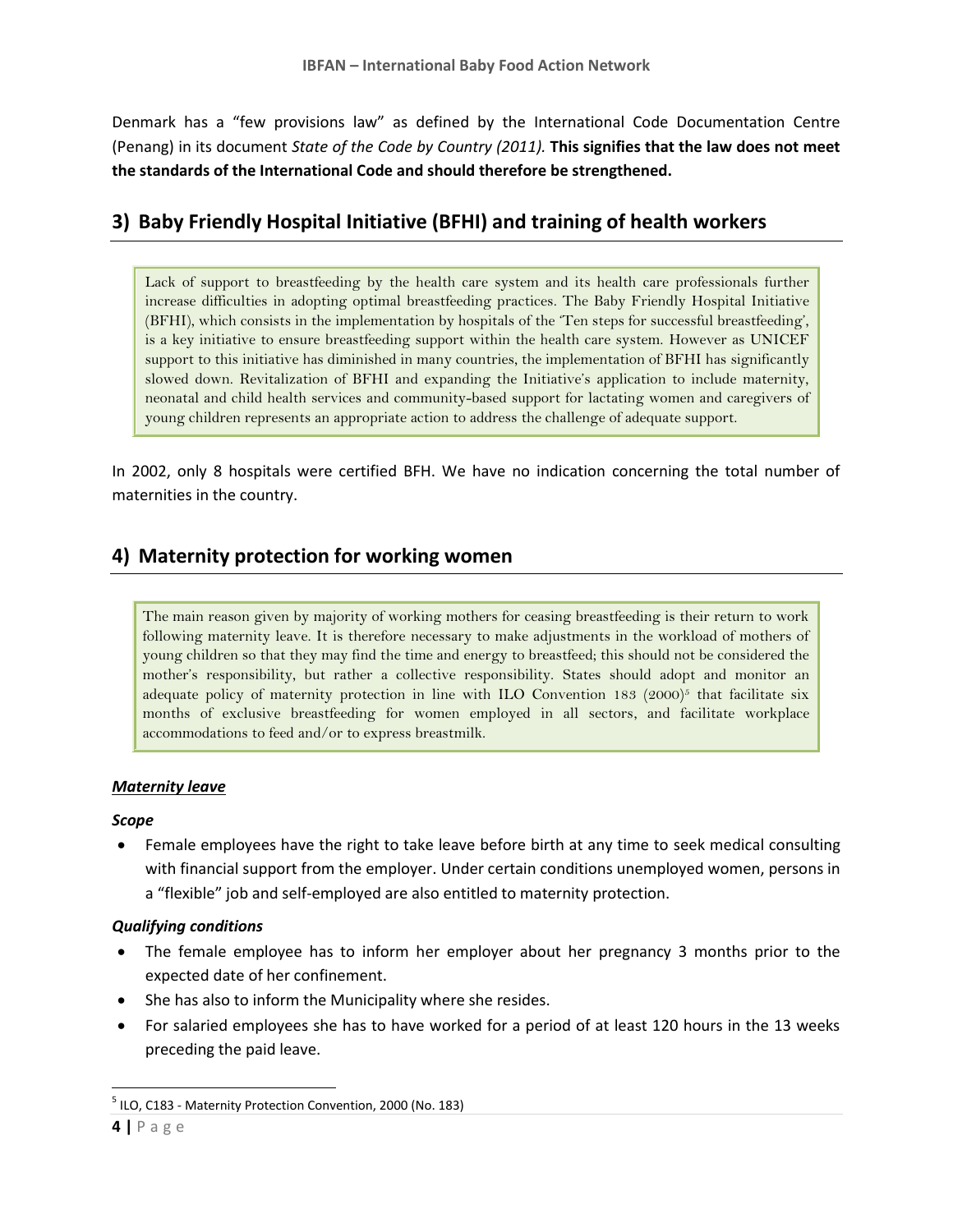#### *Duration*

- 18 weeks (4 weeks before and 14 weeks after birth).
- Compulsory leave is two weeks after delivery.
- Special considerations are made in cases of: difficult pregnancy, health risk for the woman or the foetus, illness or complications of the mother after birth, etc.

#### *Related types of leave*

#### *Paternity leave*

2 paid weeks, continuous within the 14 weeks following birth.

#### *Parental leave*

- When the child is 14 weeks old, each parent is entitled to leave duration of 32 weeks with daily benefits. The parents may choose to spend the leave together or in continuation of each other. Parental leave shall be used prior to the child's 9th year.
- Parents can prolong their parental leave with lesser benefits.
- The conditions for eligibility are similar to those of mothers for maternity leave.

#### *Adoption leave*

Similar conditions as maternity, paternity and parental leave.

#### *Cash benefits*

#### *Maternity benefits*

 Regular employees: 100% of the salary. In some cases 50% is paid by the employer, in others it is the State or the Municipality.

#### *Other leave benefits*

- Parental leave, paid 100%, financed by local or regional authorities.
- Paternity leave, paid 50% with exceptions.
- Adoption leave follows maternity, paternity and parental benefits.

#### *Medical benefits*

#### *Pre-natal, childbirth and post-natal care*

- Women with 6 weeks of residence in Denmark are entitled to maternity care. This includes medical consultations, hospital admission and the help of a midwife.
- This is paid by insurance, employers, municipality or State, or a combination.

#### *Health protection*

- The female worker has the right to take time off for prenatal health examinations with full pay from her employer.
- The employer is responsible for the provision of a written workplace assessment on the safety and health conditions of the workplace. Work conditions shall in no case risk the health and safety of any employee.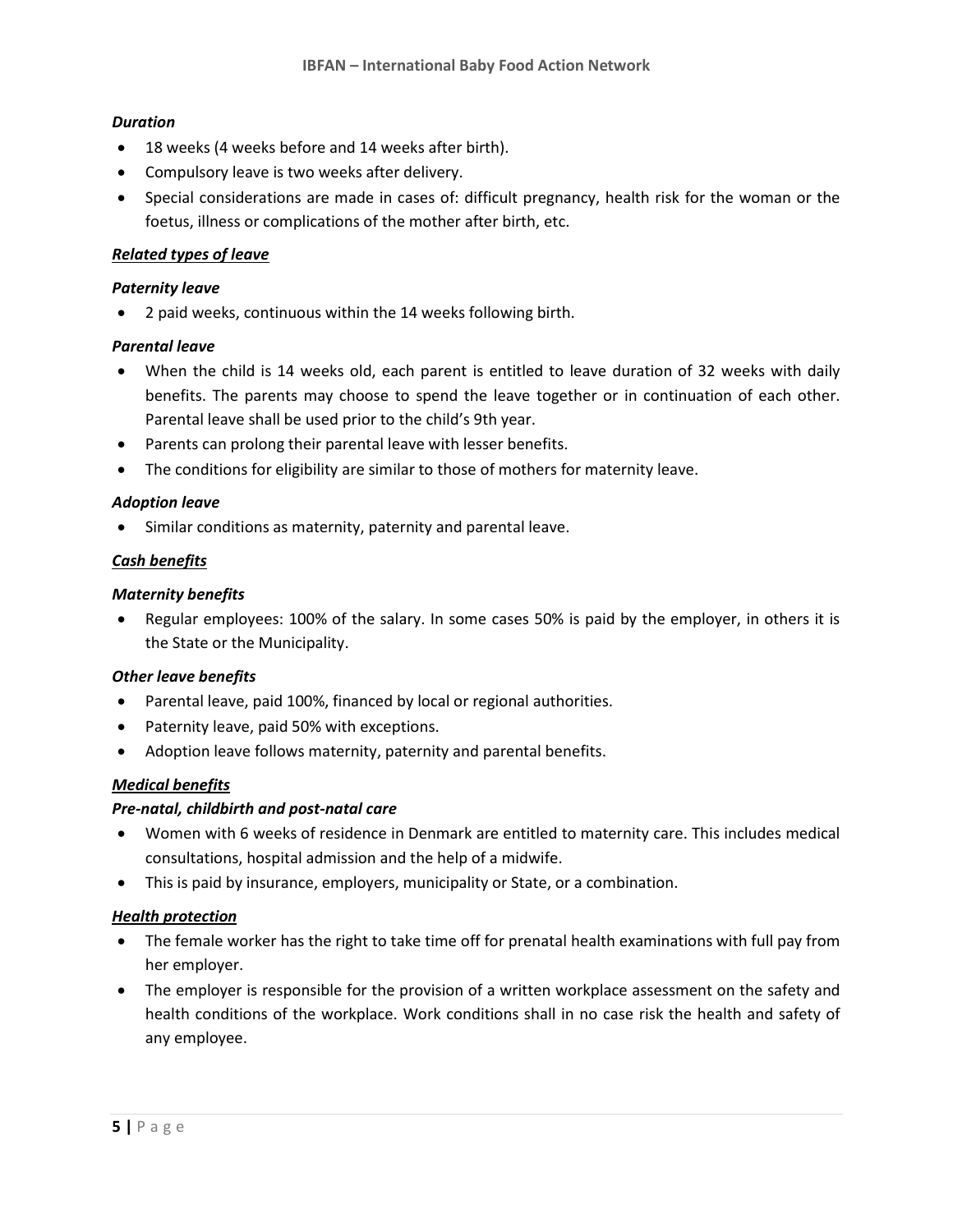• If there is a risk for pregnant and nursing employees, the employer has to: adjust working techniques appropriately, modify work schedules, change work conditions, offer another post. This includes arduous work, as well as exposure to biological, chemical or physical agents.

#### *Non-discrimination*

- The employee/worker (man or woman) has the right to compensation in case of discrimination on leave (maximum equivalent to 39 weeks).
- In the case of a pregnant woman, the burden of proof is on the employer (compensation up to 78 weeks).
- The employer also has to pay a fine.
- Pregnancy tests are prohibited (European Union Directives).

**Overall, maternity protection provisions in Denmark make for strong maternity protection legislation. It is important to note that Denmark has not ratified ILO Convention No. 183 (2000) and it should probably consider doing so.**

## **5) Recommendations on breastfeeding by the Committee on the Rights of the Child**

The **Convention on the Rights of the Child** has placed breastfeeding high on the human rights agenda. Article 24<sup>6</sup> mentions specifically the importance of breastfeeding as part of the child's right to the highest attainable standard of health. Better breastfeeding and complementary feeding practices, the right to information for mothers and parents, the protection of parents by aggressive marketing of breastmilk substitute products – through the implementation of and compliance with the International Code of Marketing of Breastmilk Substitutes (WHO/UNICEF, 1981) - as well as the need for strong and universal maternity protection are now systematically discussed during State parties reviews by the CRC Committee.

At the last review in January 2011 (session 56), in its Concluding Observations, the CRC Committee made the following recommendations to Denmark:

"*The Committee notes that the State party's legislation on the marketing of breastmilk substitutes does not comply with the International Code of Marketing of Breast-milk Substitutes and subsequent relevant World Health Assembly resolutions."* (para 47)

*"The Committee recommends that the State party implement fully the International Code of Marketing of Breast-milk Substitutes. The State party should also further promote baby-friendly hospitals and encourage the inclusion of breastfeeding in training of nurses. The Committee further recommends that the State party take measures to collect data on breastfeeding in a systematic manner that is in accordance with international rules*." (para 48)

 6 "*States Parties shall pursue full implementation of this right and, in particular, shall take appropriate measures: […] (e) To ensure that all segments of society, in particular parents and children, are informed, have access to education and are supported in the use of basic knowledge of child health and nutrition, the advantages of breastfeeding, hygiene and environmental sanitation and the prevention of accidents."* Art 24.2 (e), CRC